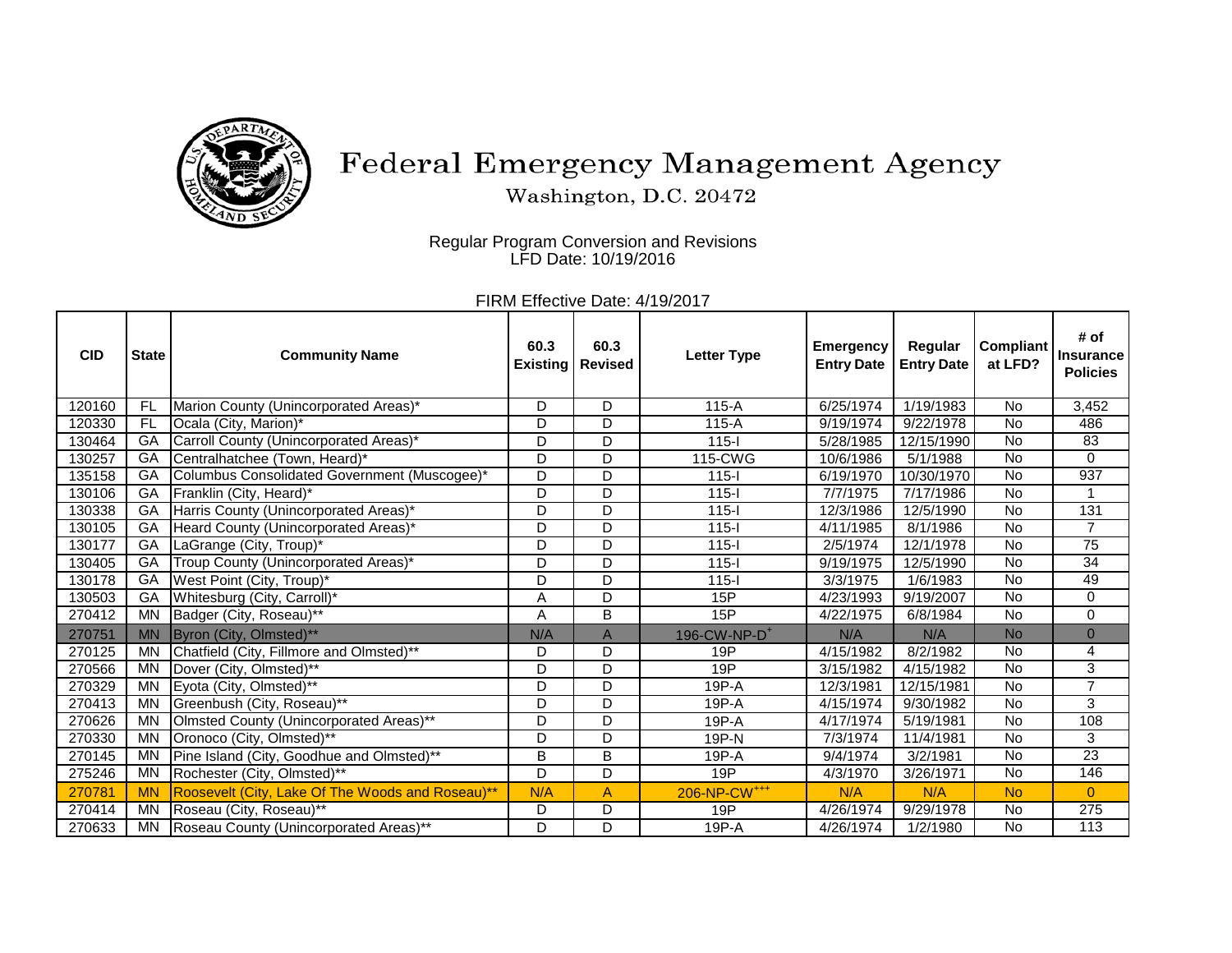| <b>CID</b> | <b>State</b> | <b>Community Name</b>                                | 60.3<br><b>Existing</b> | 60.3<br><b>Revised</b>  | <b>Letter Type</b>       | <b>Emergency</b><br><b>Entry Date</b> | Regular<br><b>Entry Date</b> | <b>Compliant</b><br>at LFD? | # of<br><b>Insurance</b><br><b>Policies</b> |
|------------|--------------|------------------------------------------------------|-------------------------|-------------------------|--------------------------|---------------------------------------|------------------------------|-----------------------------|---------------------------------------------|
| 270332     | <b>MN</b>    | Stewartville (City, Olmsted)**                       | D                       | $\overline{D}$          | 19P                      | 5/7/1975                              | 9/2/1982                     | No                          | $\overline{0}$                              |
| 270726     | <b>MN</b>    | Strathcona (City, Roseau)**                          | N/A                     | $\overline{A}$          | 206-NP-CW <sup>+++</sup> | N/A                                   | N/A                          | <b>No</b>                   | $\overline{0}$                              |
| 270415     | <b>MN</b>    | Warroad (City, Lake Of The Woods and Roseau)**       | D                       | $\overline{\mathsf{D}}$ | 19P                      | 7/3/1974                              | 12/4/1979                    | <b>No</b>                   | 4                                           |
| 220193     | LA           | Baldwin (Town, St. Mary Parish)*                     | $\overline{\mathsf{C}}$ | $\overline{c}$          | 19P                      | 4/23/1973                             | 12/15/1978                   | $\overline{N}$              | 68                                          |
| 220194     | LA           | Berwick (Town, St. Mary Parish)*                     | $\overline{C}$          | C & E                   | 19P                      | 9/6/1974                              | 9/3/1980                     | No                          | 569                                         |
| 220379     | LA           | Chitimacha Tribe of Louisiana (St. Mary Parish)*     | N/A                     | B                       | $15NP-TN(ID)^+$          | N/A                                   | N/A                          | No                          | $\overline{0}$                              |
| 220195     | LA           | Franklin (City, St. Mary Parish)*                    | B                       | $\mathsf{C}$            | 15P                      | 4/23/1973                             | 9/15/1978                    | No                          | 759                                         |
| 220196     | LA           | Morgan City (City, St. Mary Parish)*                 | $\overline{\mathsf{C}}$ | C & E                   | $19P - A$                | 3/23/1973                             | 8/15/1978                    | No                          | 1,701                                       |
| 220197     | LA           | Patterson (City, St. Mary Parish)*                   | $\overline{\text{c}}$   | C                       | 19P                      | 4/16/1973                             | 7/3/1978                     | <b>No</b>                   | 345                                         |
| 220192     | LA           | St. Mary Parish (Unincorporated Areas)*              | Ē                       | C & E                   | 19P                      | 4/6/1973                              | 9/3/1980                     | No                          | 1,392                                       |
| 195236     | IA           | Blanchard (City, Page)**                             | N/A                     | B                       | $15NP(ID)^+$             | N/A                                   | N/A                          | <b>No</b>                   | $\overline{0}$                              |
| 195235     | IA           | Braddyville (City, Page)**                           | N/A                     | B                       | $15NP(ID)^+$             | N/A                                   | N/A                          | <b>No</b>                   | $\overline{0}$                              |
| 190219     | IA           | Clarinda (City, Page)**                              | D                       | D                       | 19P                      | 4/14/1975                             | 7/2/1981                     | <b>No</b>                   | 4                                           |
| 190716     | IA           | Coin (City, Page)**                                  | N/A                     | $\mathsf B$             | $15NP(ID)^+$             | N/A                                   | N/A                          | <b>No</b>                   | $\overline{0}$                              |
| 190718     | IA           | College Springs (City, Page)**                       | N/A                     | $\overline{A}$          | 206-NP-CW <sup>+++</sup> | N/A                                   | N/A                          | <b>No</b>                   | $\overline{0}$                              |
| 190577     | IA           | Essex (City, Page)**                                 | N/A                     | $\mathsf B$             | $15NP(ID)^+$             | N/A                                   | N/A                          | <b>No</b>                   | $\overline{0}$                              |
| 195234     | IA           | Hepburn (City, Page)**                               | N/A                     | B                       | $15NP(ID)^+$             | N/A                                   | N/A                          | <b>No</b>                   | $\overline{0}$                              |
| 190473     | IA           | Northboro (City, Page)**                             | N/A                     | B                       | $15NP(ID)^+$             | N/A                                   | N/A                          | <b>No</b>                   | $\overline{0}$                              |
| 190897     | IA           | Page County (Unincorporated Areas)**                 | N/A                     | D                       | $15NP(ID)^+$             | N/A                                   | N/A                          | <b>No</b>                   | $\overline{0}$                              |
| 195237     | IA           | Shambaugh (City, Page)**                             | N/A                     | B                       | $15NP(ID)^+$             | N/A                                   | N/A                          | <b>No</b>                   | $\overline{0}$                              |
| 190220     | IA           | Shenandoah (City, Fremont and Page)**                | B                       | B                       | 19P                      | 8/25/1975                             | 9/1/1986                     | $\overline{N}$              | 6                                           |
| 190474     | IA           | Yorktown (City, Page)**                              | B                       | B                       | 19P                      | 3/26/2008                             | 5/1/2011                     | No                          | 0                                           |
| 290034     | <b>MO</b>    | Boone County (Unincorporated Areas)**                | D                       | D                       | $115 -$                  | 6/4/1979                              | 6/15/1983                    | No                          | 76                                          |
| 290036     | <b>MO</b>    | Columbia (City, Boone)**                             | $\overline{D}$          | $\overline{\mathsf{D}}$ | $115-I$                  | 8/27/1971                             | 8/27/1971                    | <b>No</b>                   | 141                                         |
| 290712     | <b>MO</b>    | Hallsville (City, Boone)**                           | B                       | $\overline{B}$          | $115-N$                  | 4/6/2005                              | 1/1/2006                     | <b>No</b>                   | 0                                           |
| 290037     | MO           | Hartsburg (Village, Boone)**                         | D                       | D                       | $115-I$                  | 12/15/1975                            | 8/16/1982                    | $\overline{N}$              | 18                                          |
| 290995     | <b>MO</b>    | Huntsdale (Village, Boone)**                         | C                       | $\overline{\text{c}}$   | $115 -$                  | N/A                                   | 6/11/2015                    | No                          | 0                                           |
| 290987     | <b>MO</b>    | McBaine (Town, Boone)**                              | N/A                     | D                       | $115-NP+$                | N/A                                   | N/A                          | <b>No</b>                   | $\overline{0}$                              |
| 290038     | <b>MO</b>    | Rocheport (City, Boone and Howard)**                 | D                       | D                       | $115-I$                  | 10/2/1975                             | 8/2/1982                     | No                          | 4                                           |
|            |              | Agua Caliente Band of Cahuilla Indians Tribe (Tribe, |                         |                         | 115-CWG                  |                                       |                              |                             |                                             |
| 060763     | CA           | Riverside)**                                         | D                       | D                       |                          | N/A                                   | 6/21/1996                    | No                          | 340                                         |
| 060753     | CA           | Canyon Lake (City, Riverside)**                      | B                       | $\overline{B}$          | 115-CWG                  | N/A                                   | 9/15/1998                    | $\overline{N}$              | 50                                          |
| 060253     | CA           | Hemet (City, Riverside)**                            | D                       | D                       | 115-CWG                  | 11/2/1974                             | 9/29/1978                    | $\overline{N}$              | 263                                         |
| 060254     | CA           | Indian Wells (City, Riverside)**                     | C                       | $\overline{\text{c}}$   | 115-CWG                  | 4/3/1975                              | 9/14/1979                    | $\overline{N}$              | 355                                         |
| 060709     | CA           | La Quinta (City, Riverside)**                        | $\overline{C}$          | $\overline{\text{c}}$   | $115-I$                  | 7/1/1985                              | 7/1/1985                     | No                          | 1,035                                       |